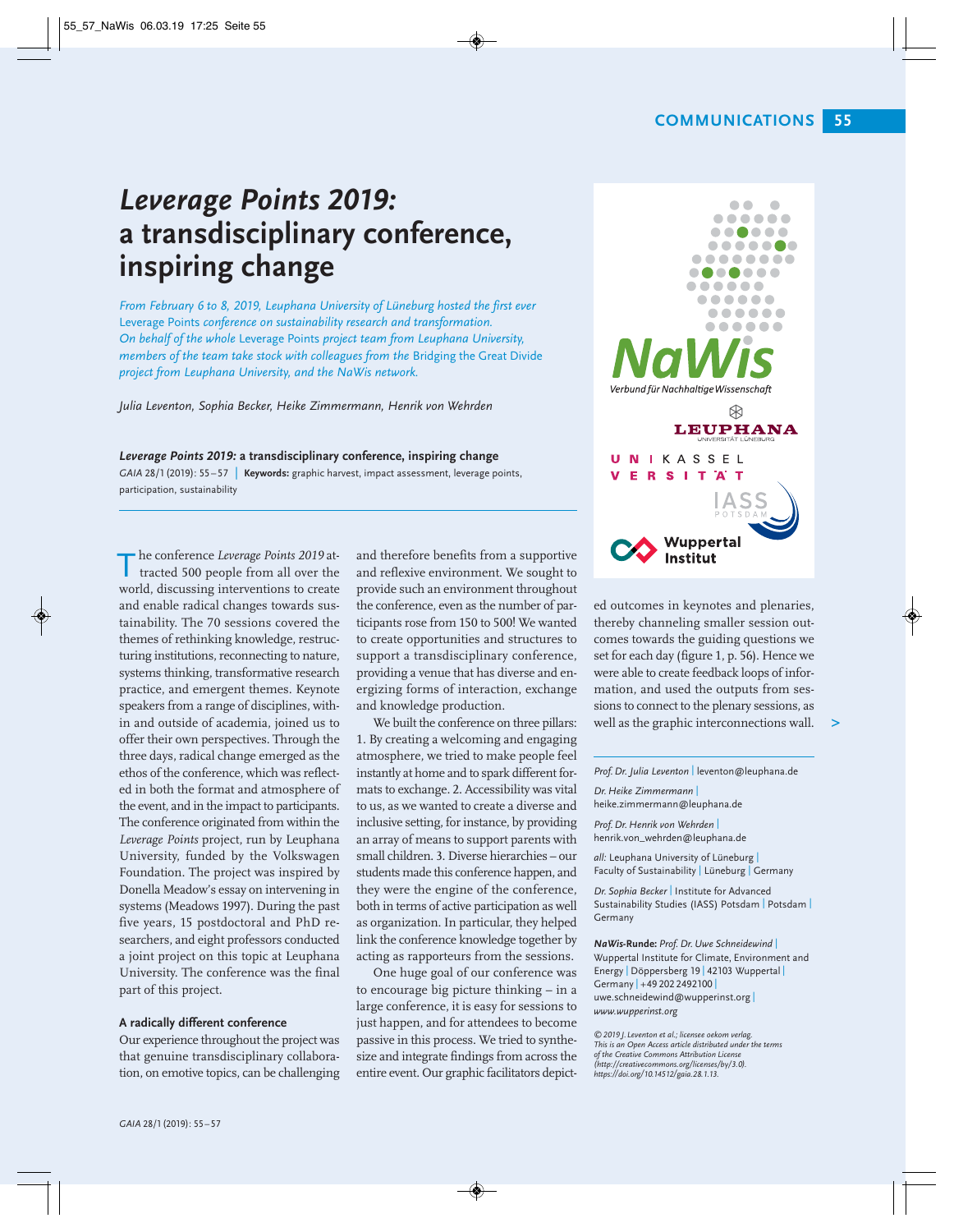

**FIGURE 1:** Graphic harvest results at the *Leverage Points* conference.

A feature of the conference was space for participation: all sessions were designed to allow participation from the audience. Each session had time for presentations, followed by either a world café or a panel discussion, with plenty of time allocated for discussion. In the open common spaces, we created discussion corners through the design of the space, where people could post topics they wanted to discuss. We provided a *Twitter* wall and a place to collect thoughts on post-it notes. By employing a technology called *Sli.do* in the plenaries we allowed groups in the audience to discuss and display their thoughts on the big screen.

Our efforts in creating such an engaging atmosphere were rewarded in the attendee's reactions and participation. The knowledge harvesting testified to the energy people put into the conference. Most attendees were prompted to reflect on their own actions and those that they make collectively as members of their broader social and research communities. We have also recognized that the conference triggered debates in many participants about lifestyle choices and mind-sets. This was particular ly encouraging to us as the original concept of leverage points highlights such mindset shifts as deep leverage points that can serve as pivotal towards a more sustainable world.

As a collective, participants called for more radical yet also more reflective science, which demands fundamental changes in the way we construct research projects and academia in general. Repeatedly, we heard calls for long-term thinking in universities, and to overcome the knowledge-action gap, creating mutual learning between science and society.

## **Reflecting on the impact of transdisciplinary research – the** *NaWis* **session and beyond**

The conference provided specific opportunities to reflect not only on the practice of transformative research, but also on the im pact assessment of transdisciplinary research for sustainable development. To enable research institutions in this emerging field to build capacity, such as the member organizations of *NaWis* (University of Kassel, Leuphana University, IASS Potsdam and Wuppertal Institute for Climate, Environment and Energy), it is essential that research outcomes are relevant for science as well as stakeholders. In a session organized by the *NaWis* network, the IASS presented a framework to capture the impacts of its research activities on society and academia. This framework can be operationalized into empirical measurement and enhances conventional performance measurements in academia, such as peer-reviewed publications, citations per scientist and year, or third-party funding. The frame work thereby takes the suggestions of the *German Council for Science and Humanities (Wissenschaftsrat)* into account, which highlights that "tackling Grand Societal Challenges has developed to become an additional science-policy goal that complements the approach of promoting basic research as a driver of progress and of supporting innovation processes" (Wissenschaftsrat 2015, p. 28).

Another systematic and more comparative approach to assess the impacts of trans disciplinary research was presented at the conference by members of the *Trans Impact* project, funded by the German Federal Ministry of Education and Research (Bergmann et al. 2016). The *TransImpact* team anal yzed the impacts of about 20 completed transdisciplinary projects and synthesized overarching quality standards for transdisciplinary research. Moreover, the project *Modes of Sustainability-related Research in Comparison (MONA)<sup>1</sup>*, funded by the Deut-

<sup>1</sup> *www.leuphana.de/fileadmin/user\_upload/PERSONALPAGES/\_mno/newig\_jens/files/MONA\_summary.pdf*